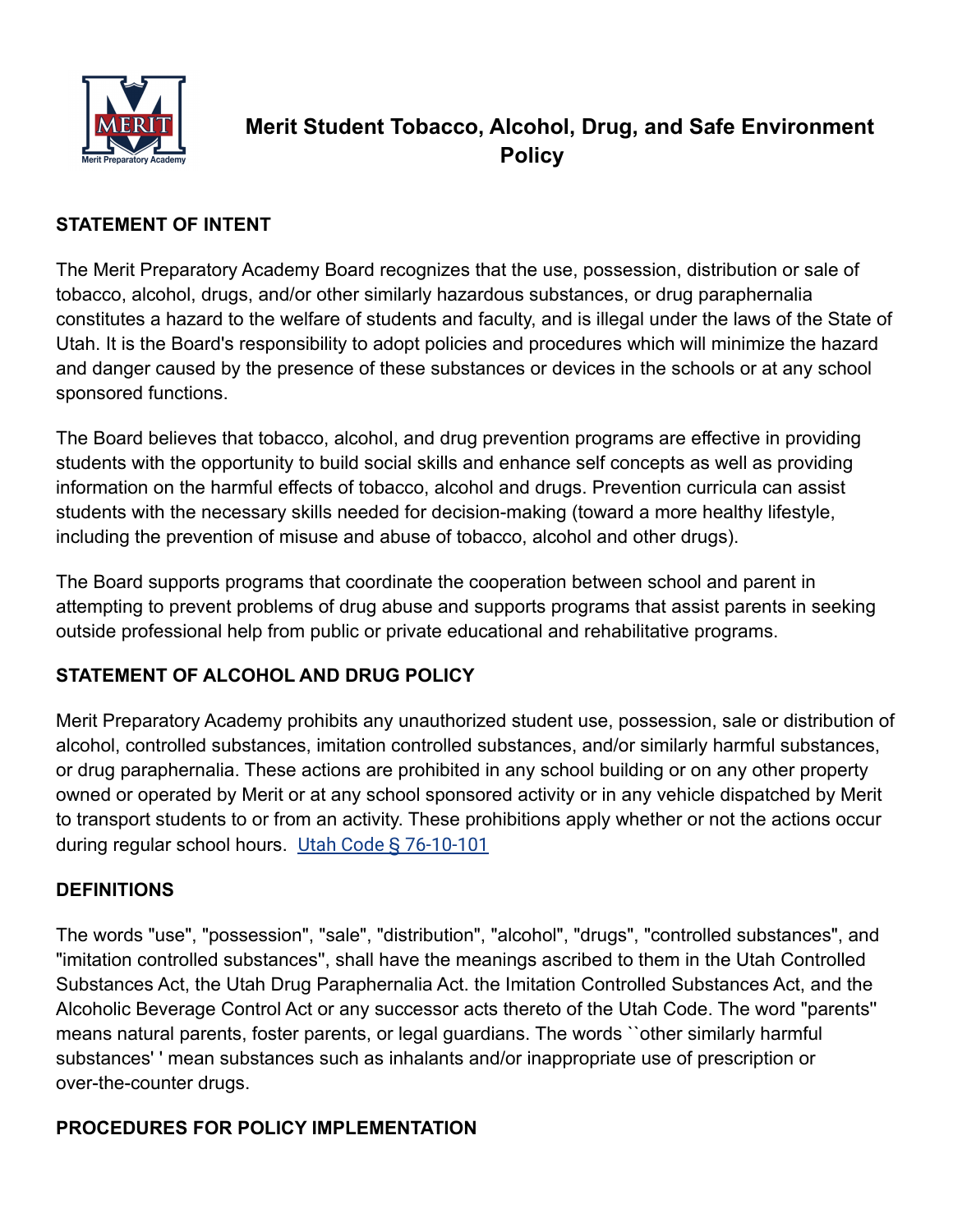Merit Administration and staff will encourage and support its students to follow the alcohol and drug policy by:

- a. Ensuring students follow the policy to maintain a safe environment on campus and off campus at Merit functions.
- b. Issue warnings and consequences as appropriate for the circumstance.
- c. Refer the student to their counselor for support.
- d. With the help of the school counselors, administration, and guardians, offer students outside resources for help and recovery.

# **DISCIPLINARY ACTION FOR VIOLATION OF ALCOHOL AND DRUG POLICY: USE OR POSSESSION**

Disciplinary action, independent of any court action, will be taken by Merit in cases involving the illegal use or possession of alcohol, controlled substances, imitation controlled substances, and/or other similarly harmful substances, or possession of drug paraphernalia. Students will be subject to immediate suspension or possible expulsion for violation of the policy.

# **ANY VIOLATION OF ALCOHOL AND DRUG POLICY: USE, POSSESSION, OR DISTRIBUTION**

Procedures: A student shall be suspended from school for up to ten days.

The Director or designee, during the suspension period, shall:

a. notify the parents;

b. notify the appropriate law enforcement agency and provide the agency with all confiscated evidence and information;

c. schedule a parent conference during the suspension period; and the student will be referred to the School Board for expulsion.

# **STATEMENT OF TOBACCO POLICY**

Merit Preparatory Academy prohibits any unauthorized student use, possession, sale, or distribution of tobacco products. These actions are prohibited in any school building, or any other property owned or operated by Merit Preparatory Academy, or at any school sponsored activity, or in any vehicle dispatched by the school to transport students to or from an activity. These prohibitions apply whether or not the actions occur during regular school hours.

#### **DEFINITIONS**

The word "tobacco" shall include cigarettes, cigars, pipes, electronic cigarettes, smokeless or other tobacco products in any form. The word "parents" means natural parents, foster parents, or legal guardians.

# **DISCIPLINARY ACTION FOR VIOLATION OF TOBACCO POLICY:**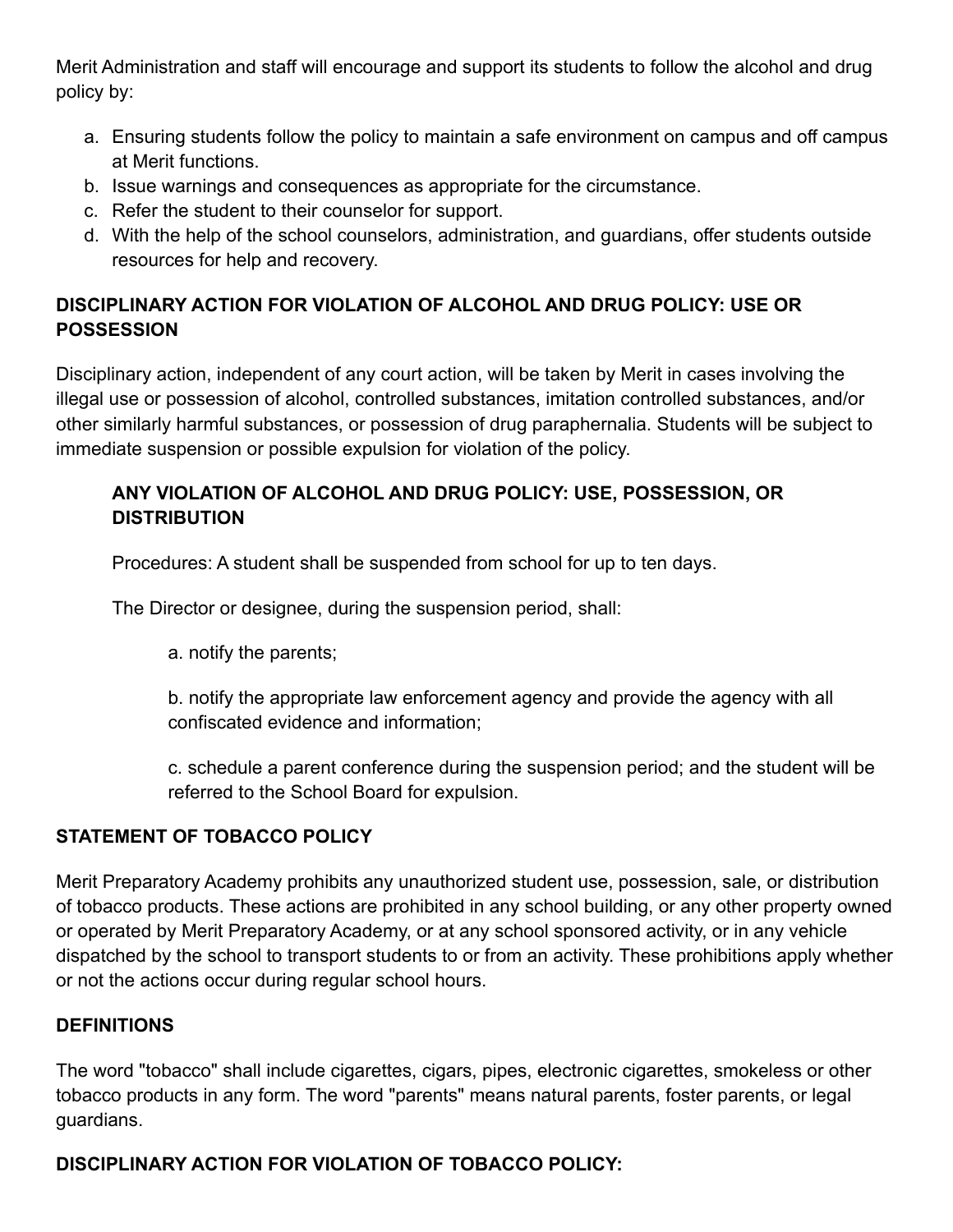Disciplinary action, independent of any court action, will be taken by the School in cases involving the use, possession, sale, or distribution of tobacco/tobacco products, electronic cigarettes, or other devices used for vaping. Students will be subject to a suspension or possible expulsion for violation of this policy.

# **FIRST VIOLATION OF THE TOBACCO POLICY**

Procedures: A student shall be suspended from school for up to ten days.

The Director or designee, during the suspension, shall:

a. notify the parents;

b. schedule a parent conference during the suspension period; and

c. refer the student and parent to a school counselor to discuss resources available to quit using tobacco products.

\* Failure of the student to comply with any of the above will result in referral to the Board for expulsion as outlined under procedures for those involved in an additional violation.

# **REPEATED VIOLATION OF THE TOBACCO POLICY**

Procedure: A student shall be suspended from school for up to ten days and referred to the Board for expulsion.

The Director or designee shall:

a. notify the parents;

The student shall:

a. meet with the school counselor and explore educational options available during the expulsion period;

b. not participate in school sponsored activities.

#### **SAFE ENVIRONMENT**

The board recognizes a responsibility to provide a safe environment where students and employees are free from unlawful and violent acts.

The Merit Board will not tolerate acts of violence, threatened acts of violence, use or possession of a weapon, hazing, assaultive, demeaning or criminal behavior, gang activity in or about Merit Preparatory Academy, school grounds, or school activities including transportation.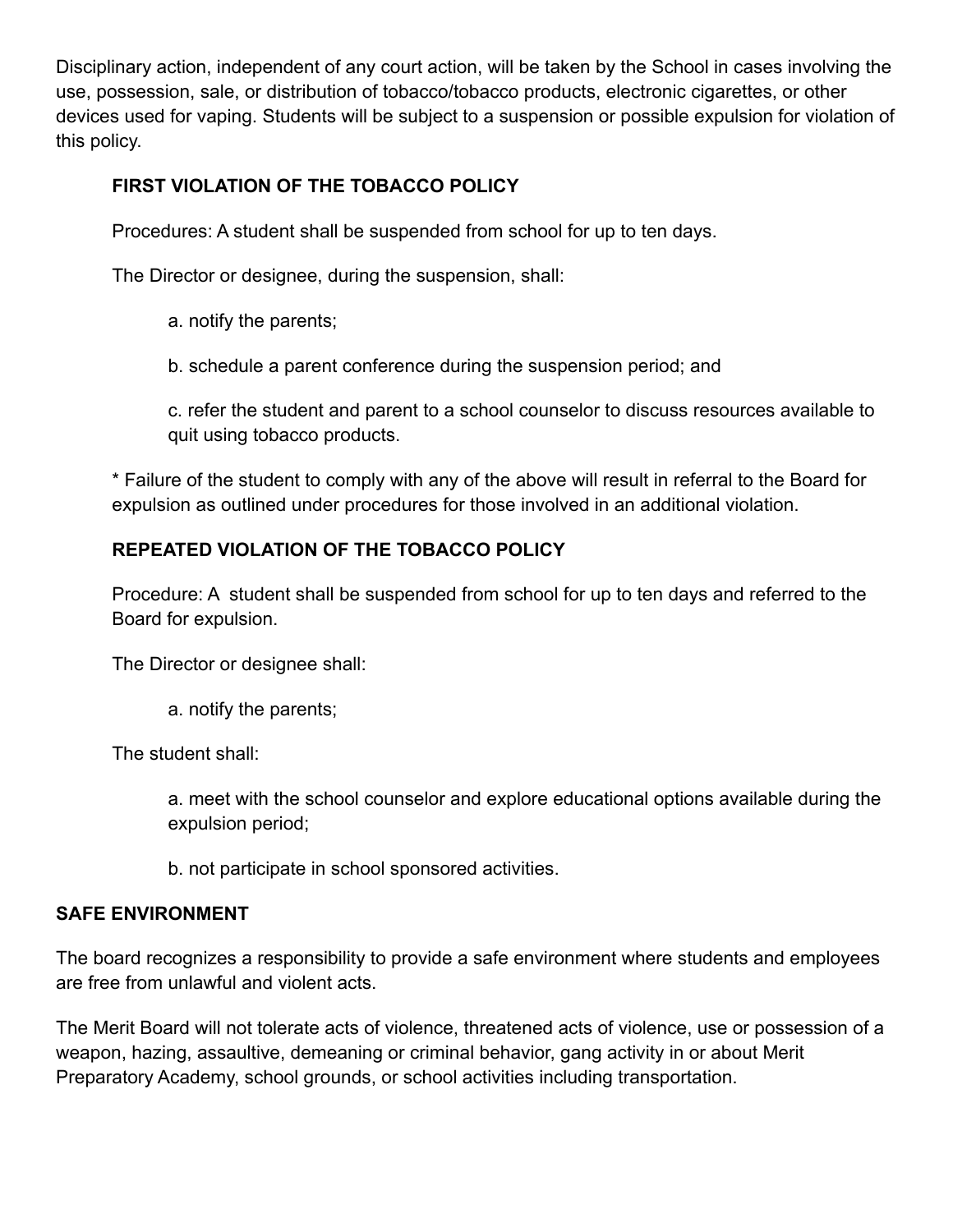A student shall be suspended or referred to the school board for expulsion from school when the Administration has determined that he/she represents a threat to the health and/or safety of other students and/or employees by:

A. Possessing, using, threatening to use, selling or attempting to sell any firearm, facsimile of a weapon, knife, explosive, chemical/weapon/device, flammable substance, martial arts weapon or other dangerous object.

B. Causing or attempting, or threatening to cause personal harm, damage to either personal or school property and/or disrupting school activities or transportation. Such actions include but are not limited to the following:

(1) Arson The willful and malicious burning of any part of a building or its contents.

(2) Burglary Breaking, entering, or remaining in a structure without justification during the hours where premises are closed to the public.

(3) Stealing/Larceny The intentional unlawful taking and/or carrying away of property belonging to or in the lawful possession or custody of another.

(4) Battery/Fighting The unlawful and intentional touching or striking of a District employee/volunteer/student against his/her will with the intention of causing bodily harm to that individual. The encouragement to do so would also constitute battery.

(5) Criminal Mischief Vandalism, graffiti or destruction of school property or the property of others.

(6) Intimidation Engaging in behavior that prevents or discourages another student from exercising his/her right to education through threats, coercion or force.

(7) Verbal Abuse Using harassing, vulgar, or derogatory remarks toward another student, school employee, or volunteer.

C. Gang signing, wearing of bandannas, headgear, chains, or any article of clothing or jewelry bearing any gang symbols, names, initials, insignia, or anything else which signals gang affiliation and/or is worn for the purpose of signifying gang membership.

D. Involvement in illegal activities, disrupting normal school proceedings, or inciting other students to disrupt school proceedings.

E. Bringing laser lights and laser pointers to school, to school functions and activities or on any district vehicle being used to transport students. Exceptions to this must be approved by the administration.

No student, classified as disabled under the provisions of the Individuals With Disabilities Education Act (IDEA), or Section 504 of the Rehabilitation Act of 1973, shall be suspended or released from school under this policy where the misconduct is a manifestation of that student's disability.